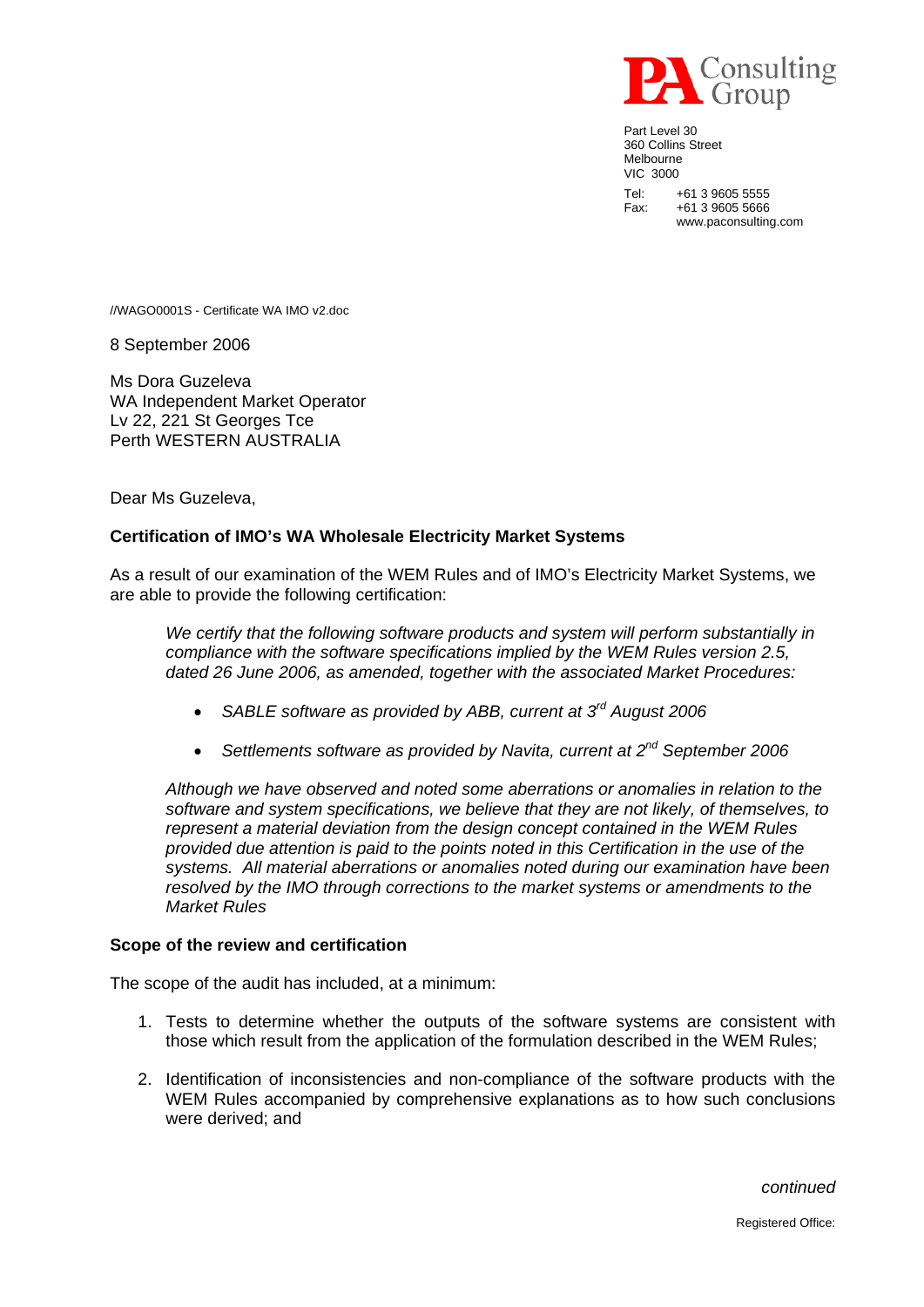

- 3. Specific recommendations as to how the identified inconsistencies and non-compliance to the rules could be corrected. Where appropriate recommendations as to how the WEM Rules should be amended to achieve consistency with the software, which would result in a more acceptable market performance.
- 4. The retesting of software systems where fixes have been applied to confirm the new outputs are consistent with the application of the formulations described in the WEM Rules.

The independent audit does not include assuring other aspects of the systems computational performance other than the correctness of the computations performed therein.

## **Nature of the tests conducted and results obtained**

In performing the review and certification of the Electricity Market Systems, we have:

- Examined each software product and the WEM Rules to fully understand what functions the software and system are required to perform, what data it is required to use, what results the software are required to produce, and how they are to calculate them; and then
- Conducted a series of tests on the software to determine whether they properly performed these functions and correctly calculated the results required. In this respect, the software systems were tested for their accuracy in representing the requirements of the WEM Rules

Despite the efforts that are made to educate market participants, the start of any new or restructured market raises the possibility that some market participants will be surprised by the commercial consequences of operating in the new market structure. PA does not audit potential commercial consequences for all or any market participants, although where we observed any potentially unintended consequences, we advised our client of them.

Provided the Electricity Market Systems are used in the manner intended and with data that conforms to the requirements specified in the WA Electricity Market documents or, if not explicitly discussed therein, is within the expected range of values for data pertaining to the characteristics of the Western Australian electricity system, we have found that the Electricity Market Systems correctly calculates the required results.

## **Disclaimer of Liability**

PA Consulting Group (PA) has been asked by the Western Australian Independent Market Operator (WA IMO) to act as an independent market auditor to perform extensive testing of the Electricity Market Systems to verify its compliance with the WEM Rules

Despite the extensive testing of the software systems, this certification is not, and cannot be, in the form of an absolute guarantee. Error-free use and compliant results through time will increase the probability that the software are in strict accordance with the design principles.

Further, our certification is only valid if the software systems are used with care and for the purpose for which they were designed and tested.

In furnishing this certification, PA specifically limits its liability to the cost of repeating all and any certification evaluations, and any necessary re-certification in reliance on those evaluations. No person shall be entitled to claim against PA, any losses or damage whether direct, indirect,

*continued*